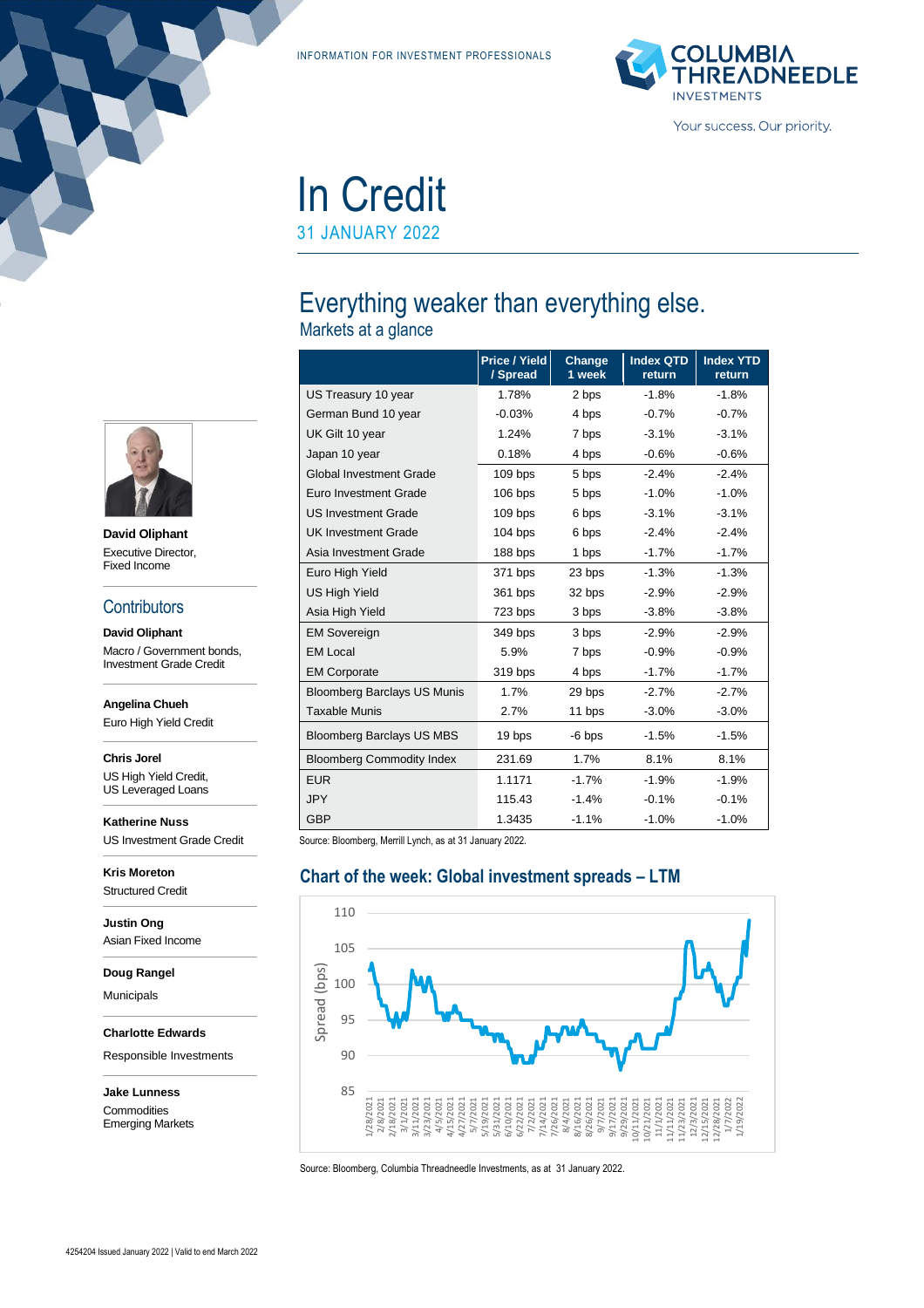#### Macro / government bonds

It has not been a good month for financial assets.

Core bond yields and interest rate expectations rose, the US Federal Reserve maintained a hawkish tone, geopolitical tensions simmered in a stand-off between Russia and NATO, credit spreads widened, equities indices tumbled, while the only real beneficiaries were the US dollar and higher energy prices. This has left most bond market indices in negative total return territory for the year so far.

In terms of market background, we saw US Q4, 2021 GDP come in well ahead of expectations at 6.8% q/q annualised, though this was inflated by an inventory increase. This will probably reverse with Q1, 2022 data. Elsewhere, US business and consumer sentiment both dipped into the year end and weekly jobless claims rose as the Omicron variant took its toll, although the unemployment rate broke below 4% in December. Inflation also came in at a remarkably high 7% y/y and has proved to be less transitory than was expected a few months ago.

Growth collapsed in Germany in Q4, 2021 where GDP contracted 0.7% q/q and was likely affected by falling consumer spending linked to the introduction of restrictions to tackle the spread of the virus. Inflation followed the global trend coming in at 5% for Europe as a whole.

The rise in interest rate expectations was beneficial for the US dollar, with the euro left trading below 1.12 by the end of the week. Weakness was also felt in crypto currencies as the presumed return to more 'normal' monetary policy dented their mystical appeal. It was a similar story for precious metals also lower this month for similar reasons. Energy prices rose, however, which suggests it will take longer to normalise inflation as a result.

#### Investment grade credit

If it was a bad month for government bonds it was worse still for investment grade credit where excess (to government bonds) returns were negative.

After a slow start to the year, spreads widened consistent with weakness in other 'risk' assets such as equities. Contextually, global IG spreads ended the month wider than was the case at the worst point of the November sell-off. At 109bps, spreads are the widest since late 2020 **(see chart of the week)** and just below 10% wider year-to-date. On a risk-adjusted basis it was higher quality credit (eg, AAAs) that performed worst.

It was also a month of heavy new issuance, at least to start with. This faded into the end of January as the results seasons commenced and risk aversion rose. So far, results have been skewed towards the banking sector and have come in reasonably strongly with writebacks, benign credit conditions and improving margins and loans.

We remain neutral on the outlook for credit spreads even after the widening seen in January. Valuations have improved but are tighter than short and long-term averages. While the rise in expectations for interest rates has been a concern, even with five rate rises priced for the year this still leaves rates low and not yet contractionary. The economic outlook also looks supportive; though more muted than 2020. Meanwhile, in spite of rising M&A activity and speculation we expect credit quality to improve in the coming months and for new issuance to be lower than last year.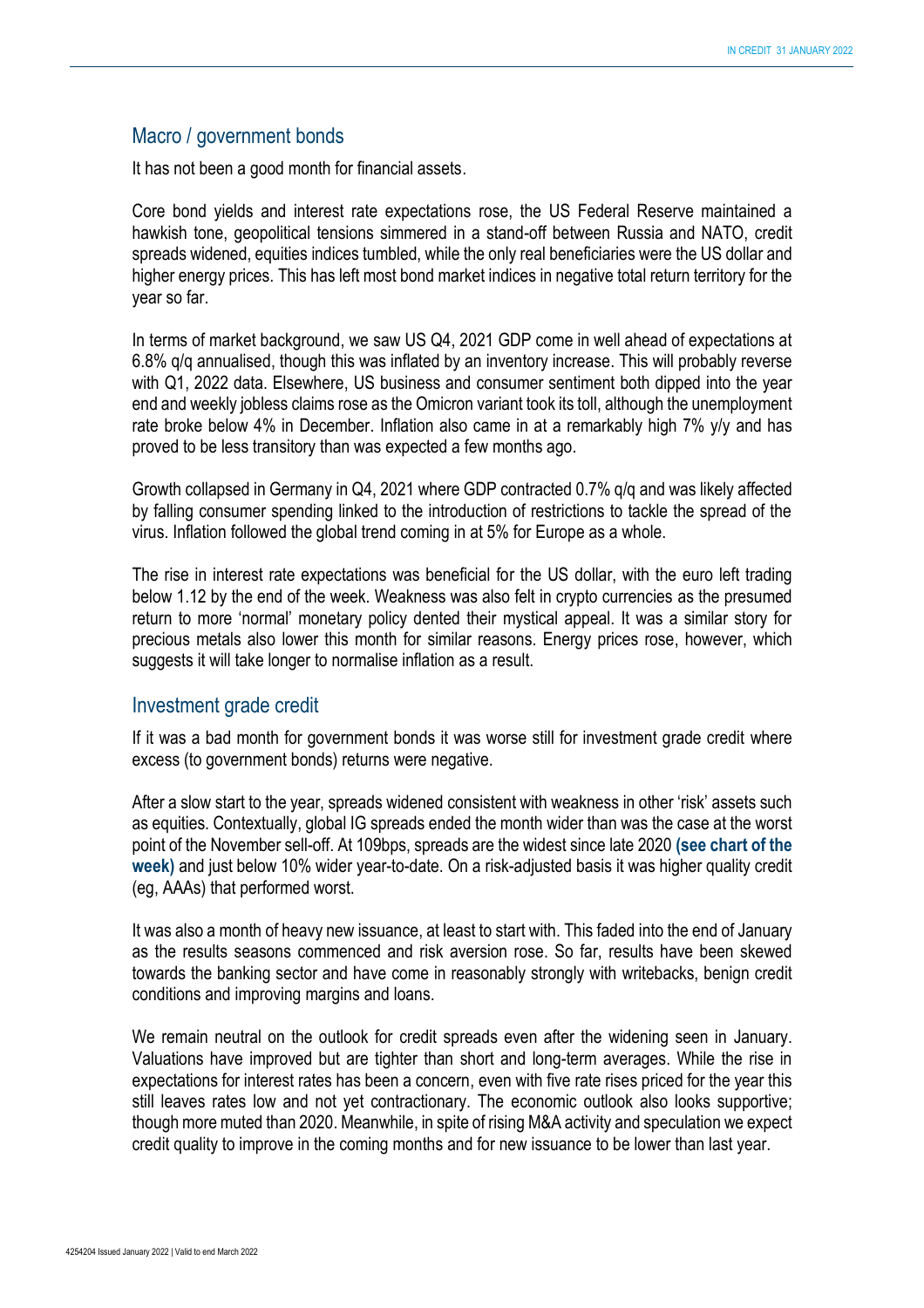#### High yield credit & leveraged loans

US high yield bond prices declined again over the week and the asset class is on track for its weakest January performance on record (-2.35%) with fresh hawkish remarks from Fed Chair reverberating through risk markets. The ICE BofA US HY CP Constrained Index returned -1.35% and spreads were 31bps wider over the week. The asset class reported its third consecutive weekly outflow with a \$2.8bn withdrawal, according to Lipper.

Leveraged loan prices were not immune to the week's volatility, declining \$0.26, which roughly halve the YTD gain. That said, the J.P. Morgan Leveraged Loan index has returned 0.48% YTD. The asset class reported a \$2bn inflow over the week, the second highest inflow on record.

European High Yield (EHY) is finishing January with another week of market weakness resulting in increasingly wider spreads and higher yields. It was the weakest week yet for the year but this time with single Bs underperforming BBs and CCCs. Outflows from the asset class continued, both via ETFs and managed accounts with only short term EHY still experiencing inflows. EHY has experienced just over €500m exiting from the asset class YTD. Still, on a relative basis, outflows have been muted if compared to previous years with only 0.5% of the high yield universe AUM exiting retail funds. It has mainly been ETFs that have been driving the outflows, which could be a signal that the marginal high yield buyer is leaving the market. ETFs are now trading at a discount, a rare occurrence. Markets experienced another week of steady selling with any day's market rally being an opportunity to reduce risk especially of longer duration securities. New issuance flow was somewhat subdued with only three new issues totalling  $\epsilon$ 1.1bn, though the primary market pipeline continues to grow with more potential names being added to the list.

In credit rating news, more ratings were upgraded, this time a double upgrade for Avis to BB- (from B) by S&P citing better than expected operating performance in 2021 with expectations that this will continue well into 2022. Occidental Petroleum was upgraded by S&P to BB+ (from BB) stable given expectations of higher energy prices as well as continued deleveraging.

In issuer specific news, Adler announced it is delaying publication of its annual numbers given that is taking longer than was expected for PWC to finish a forensic review of the company's books (comes on the back of the accusations made against the company last year.)

#### Asian credit

PTT Exploration & Production PCL (PTTEP) may eventually increase its share in the Yadana gas field project in Myanmar because TotalEnergies (operator, holds a 31.2% in the project) will be withdrawing from the project. TotalEnergies will continue to operate the Yadana gas field for another six months. The company cited the human rights violations in Myanmar following the coup in Feb 2021. Another JV partner Chevron (28.3%) is also reportedly looking to exit the project.

Shimao Group has reportedly put 34 projects up for sale in China. These properties comprise residential, office, commercial and hotel projects in 17 cities. Shimao is looking to sell 15 projects for CNY42.2bn (\$6.7bn). The remaining 19 projects are JV or projects at early investment stage.

S&P has placed the BB issuer credit rating of Logan Group and the BB- on the senior unsecured on Credit Watch negative. The negative ratings action reflects previously unreported debt by Logan and the risk that S&P may alter its view on Logan's management and governance ability with regards to disclosure and transparency.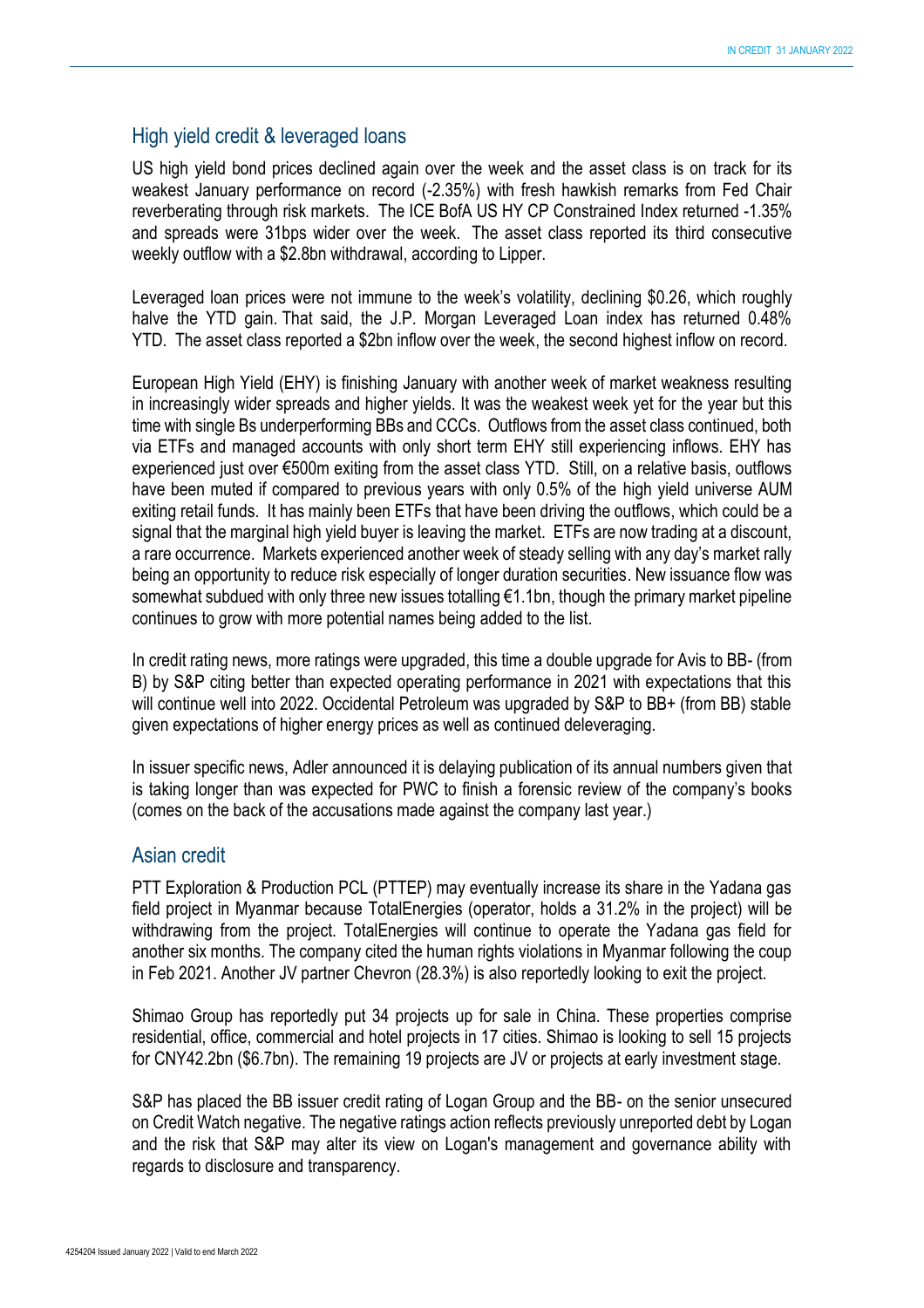#### Structured credit

The US Agency MBS market outperformed other high-quality fixed income assets last week, posting a positive 2bps total return. Spreads widening in response to a hastened taper and more hawkish Fed has been manageable, though we expect more weakness in the coming months. The commercial real estate market continues to perform well. Transaction volumes set a new record of \$808bn in 2021. Growth was driven by Hotel and Multifamily at 195% and 164%, respectively. Commercial property prices rose by a record 22.9% y/y in December 2021, which was the 16<sup>th</sup> month of accelerating y/y growth. CRE price growth has outpaced housing price growth for two consecutive months.

#### Emerging markets

In Turkey president Erdogan has replaced the head of TurkStat for the fourth time in 20 months. TurkStat is responsible for calculation official measures of Turkey such as inflation and unemployment. Turkey's latest inflation figures are released this Thursday.

The US, EU and UK are looking to levy sanctions on Russia. The UK is considering targeting individuals and corporates of direct interest to the Russian state. The US is looking to levy sanctions immediately in response to Russian cyber-attacks on Ukraine, with the US Senate closing in on a deal that would targeting Russia's financial industry. In central bank news, Hungary took a more hawkish stance and hiked interest rates by a higher-than-expected 50bps. Elsewhere, Chile hiked by 150bps, South Africa hiked by 25bps, and Columbia followed suit with a 100bps hike. Chile exceeded expectations of 100bps due to stubbornly high inflation at 7.2%.

#### **Commodities**

The market continued its strong run led by energy. US natural gas prices have rallied 22.6% driven by colder weather on the US east coast, despite the recent surge, US gas is still x6 cheaper than in Europe. Heating oil also rallied 2.8% due to tightness in supply.

The rally in agriculture continued with corn up 3.2% and wheat prices edging higher (+0.8%). Record input prices, notably surging fertilizer prices, have supported markets recent weeks. Russian tensions with Ukraine have been exacerbating the issue due to further driving up natural gas prices; natural gas is a key input for nitrogen-based fertilizers. Russia and Ukraine are also the first and fourth largest wheat exporters so the prospect of invasion and resulting export disruption would likely have a global impact.

#### Responsible investments

With a rough start to the year for markets, there's nothing better to look forward to than new ESG regulations for banks in Europe! The European Banking Authority (EBA) has launched a list of reporting requirements for banks in the region to help provide clarity on their alignment with the Paris Agreement. Numerous quantitative pieces of data, including exposure to carbon-related assets and exposure to both chronic and acute climate change events, will need to be disclosed twice a year. This is in addition to detailing how they are incorporating ESG into governance structures, strategies and business models. Although the regulations still need to be accepted by the European Commission, it's clear the EBA is looking to remove the risk of banks cherry picking from their ESG results to disclose and create a common ESG language in the industry for banks.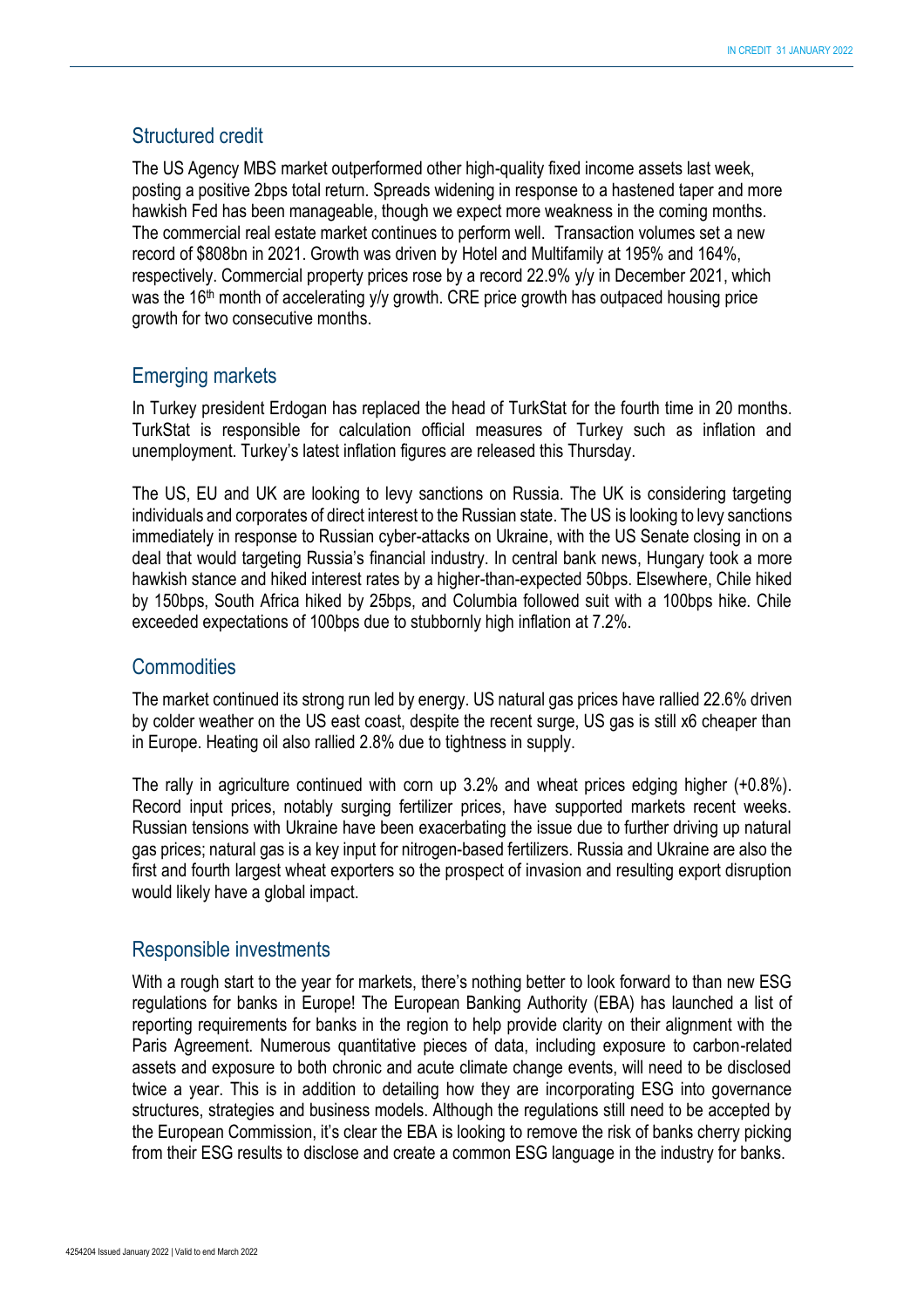### Summary of fixed income asset allocation views

#### **Fixed Income Asset Allocation Views**

#### 31st January 2022



| UT DUITUUT LULL                                                                      |                                                                                                                                    |                                                                                                                                                                                                                                                                                                                                                                                                                                                                                                                                                                                                                                                                                                                                                             | <b>INVESTMENTS</b>                                                                                                                                                                                                                                                                                                                                                                                          |  |
|--------------------------------------------------------------------------------------|------------------------------------------------------------------------------------------------------------------------------------|-------------------------------------------------------------------------------------------------------------------------------------------------------------------------------------------------------------------------------------------------------------------------------------------------------------------------------------------------------------------------------------------------------------------------------------------------------------------------------------------------------------------------------------------------------------------------------------------------------------------------------------------------------------------------------------------------------------------------------------------------------------|-------------------------------------------------------------------------------------------------------------------------------------------------------------------------------------------------------------------------------------------------------------------------------------------------------------------------------------------------------------------------------------------------------------|--|
| <b>Strategy and positioning</b><br>(relative to risk free rate)                      |                                                                                                                                    | <b>Views</b>                                                                                                                                                                                                                                                                                                                                                                                                                                                                                                                                                                                                                                                                                                                                                | <b>Risks to our views</b>                                                                                                                                                                                                                                                                                                                                                                                   |  |
| <b>Overall Fixed</b><br><b>Income</b><br><b>Spread Risk</b>                          | Under-<br>weight $-2$ $-1$ $1$ $0$ $+1$ $+2$ weight                                                                                | Although credit spreads have widened slightly, they are still<br>near all-time tights and leave little room for the growth story to<br>get derailed. Pockets of opportunity with deleveraging &<br>upgrade activity exist.<br>We are past the peak of economic growth, with high<br>expectations for tightening at March FOMC. The pullback in<br>forecasted liquidity has left opportunity for market volatility.<br>Uncertainty remains elevated as the Omicron variant spreads,<br>inflation fears revive, supply disruptions continue, monetary &<br>direct fiscal support wane, and unemployment benefits expire.                                                                                                                                      | Upside risks: the unique COVID recovery in<br>fundamentals allow spreads to rocket past all-<br>time tights. Spreads have spent extended<br>periods near tights in other periods as well.<br>Downside risks: Omicron worsens. Supply<br>chain disruptions and inflation persist to H2<br>2022. Simultaneous low unemployment, hiking<br>and slowing growth could cause a sell off or<br>recession.          |  |
| <b>Duration</b><br>$(10-year)$<br>$('P' = Periphery)$                                | Short $\frac{4}{-2}$ $\frac{4}{-1}$ $\frac{5}{0}$ $\frac{1}{+1}$ $\frac{1}{+2}$ Long<br>€                                          | Carry offered by front end yields now attractive<br>Longer yields continue to be capped by long-run structural<br>٠<br>downtrends in real yields<br>Inflation likely to normalize over medium term<br>Hiking cycles to be shortened by easing inflation and<br>moderating demand<br>■ ECB to lean against rising financing rates                                                                                                                                                                                                                                                                                                                                                                                                                            | Inflationary dynamics become structurally<br>persistent<br>Labour supply shortage persists; wage<br>pressure becomes broad and sustained<br>Fiscal expansion requires wider term premium<br>$\blacksquare$<br>• Long run trend in safe asset demand reverses                                                                                                                                                |  |
| Currency<br>$(E)$ = European<br>Economic Area)                                       | ¥<br>EM<br>Short $\frac{A\$ }{}_{-2} $\frac{1}{1}$ $\frac{1}{0}$ $\frac{1}{1}$ $\frac{1}{1}$ $\frac{1}{1}$ $\frac{1}{2}$ Long<br>E | There is room for the Dollar to strengthen further given our<br>belief in the US leading the economic and monetary policy<br>recovery<br>However, experience of past cycles suggests the Dollar fares<br>less well at the start of a cycle, tum neutral USD for now                                                                                                                                                                                                                                                                                                                                                                                                                                                                                         | The ECB moves to tighten monetary policy<br>٠<br>The Fed starts to push back against market<br>pricing<br>More expansive China credit cycle                                                                                                                                                                                                                                                                 |  |
| <b>Emerging</b><br><b>Markets Local</b><br>(rates (R) and<br>currency (C))           | R<br>Under- $\frac{1}{1}$ -1 $\frac{1}{0}$ +1 +2<br>Over-<br>weight<br>C                                                           | Selective opportunities<br>$\mathbf{r}$<br>Aggressive Fed pricing may now open the door to selective<br>EMFX performance<br>EM real interest rates relatively attractive, curves steep in<br>places                                                                                                                                                                                                                                                                                                                                                                                                                                                                                                                                                         | • Central banks tighten aggressively to counter<br>fx weakness<br>EM inflation resurgence<br>■ EM funding crises drive curves higher and<br>steeper<br>Tightening global financing conditions                                                                                                                                                                                                               |  |
| <b>Emerging</b><br><b>Markets</b><br>Sovereign<br><b>Credit (USD</b><br>denominated) | Under- $\frac{1}{\sqrt{1-1} + 1}$ Over-<br>weight $-2$ -1 0 +1 +2 weight                                                           | Valuations are getting more attractive, although for reason<br>DM tightening financial conditions will unevenly impact EM<br>credit and EMFX as many countries have already responded to $\blacksquare$<br>inflation through hikes<br>Dispersion in outlooks across EM is rising as the recovery<br>begins at different paces. Countries with commodity exposure<br>and better fiscal adaptability rise to the top.<br>Index composition changes over the last 5 years have added a<br>m.<br>lot of duration to the sector, leaving especially IG EM<br>vulnerable. We prefer HY EM (selectively)                                                                                                                                                           | Spillover from China's credit woes or Russia-<br>Ukraine aggression<br>A replay of 2013 occurs with a taper tantrum or<br>swift appreciation of the USD<br>Growth scars from COVID persist and hurt<br>commodity prices & ability to grow out of<br>deficits.<br>There are even further delays in mass<br>a.<br>vaccination outside of DM                                                                   |  |
| Investment<br><b>Grade Credit</b>                                                    | Under-<br>weight $\begin{array}{cc} 1 & 0 \\ -2 & -1 & 0 \\ 1 & 1 & +1 \\ 2 & 0 & +1 \end{array}$ Over-                            | US spreads are the tightest since 2005, when average credit<br>quality was higher and duration was 50% lower.<br>IG has been historically resilient in the face of inflation, even if<br>other sectors may benefit more from it 2021 Q3 eamings<br>supported this, now looking to Q4 results.<br>Good fundamentals, with strong balance sheet management,<br>٠<br>M&A and deleveraging from capital management & sales<br>growth                                                                                                                                                                                                                                                                                                                            | G bonds further cement their place in global<br>investors' portfolios as safe assets, replacing<br>government bonds.<br>• M&A and shareholder enhancing activities<br>pick up, but most are leverage neutral.                                                                                                                                                                                               |  |
| <b>High Yield</b><br><b>Bonds and</b><br><b>Bank Loans</b>                           | Under- $\frac{1}{\sqrt{1-1} + 1}$ Over-<br>weight -2 -1 0 +1 +2 weight                                                             | Spreads are nearly to all-time tights, although credit quality has =<br>improved through defaults and ample liquidity Runway left in<br>HY recovery trade rising stars<br>Bank loans are attractive as they have shown better<br>performance relative to corporates, although flows amid hiking<br>expectations have increased valuations<br>$\blacksquare$ The best performing parts of these sectors have been the most<br>volatile and lowest quality.<br>Defaults are set to continue near historic lows due to the rapid<br>п<br>recovery and ability to remove near-term maturities by<br>companies across the credit spectrum.                                                                                                                       | The reach for yield continues to suppress<br>spreads, although mounting negative<br>headwinds (inflation, supply disruptions) are<br>increasing pressure for higher yields.<br>Waves of ratings upgrade begin to occur into<br>٠<br>this year.<br>There are few exogenous shocks that shake<br>$\mathbf{r}$<br>the tight spread environment.                                                                |  |
| <b>Agency MBS</b>                                                                    | Under- $\sqrt{\frac{1}{1 - 2}}$ -1 $\sqrt{1 + 1 + 2}$ weight                                                                       | • Overall, the risk/reward mix remains asymmetric.<br>Valuations continue to widen on hawkish language;<br>however, valuations remain rich and carry in many<br>Specified Pools and CMO deals remain unattractive.<br>Spreads still tight to similar Fed taper and QT regimes<br>ш<br>٠<br>The Fed's taper was well advertised and saw a muted<br>market reaction upon official announcement.                                                                                                                                                                                                                                                                                                                                                               | Housing activity slows considerably and<br>prepays move back down to normal levels,<br>without denting households' ability to service<br>mortgages.<br>Uncertainty the Fed taper schedule and long-<br>term position                                                                                                                                                                                        |  |
| <b>Structured</b><br><b>Credit</b><br><b>Non-Agency</b><br><b>MBS &amp; CMBS</b>     | Under- $\frac{1}{2}$ , $\frac{1}{2}$ , $\frac{1}{2}$ , $\frac{1}{2}$ , $\frac{1}{2}$ , $\frac{1}{2}$ weight                        | Our preference remains for Non-Agency RMBS and CLOs<br>ш<br>Spread tightening seems somewhat excessive per credit<br>quality but seeing repricing risk premiums in new issues.<br>Keeping an eye on sentinel slight upticks in defaults<br>٠<br>RMBS: Housing continues to outperform in the recovery<br>with constrained supply and strong balance sheets &<br>demographics. Affordability waning but near average.<br>Anticipating more supply in 2022. Valuations less<br>compelling but offer stable carry in de-risked portfolios.<br>■ CMBS: Most segments maintain strong fundamentals with<br>retail & hospitality improving. Spreads outperforming other<br>structured segments.<br>• CLOs: Attractive with fundamentals, waiting for issue pickup | Attractive shorter duration deals coming into<br>market, provide less carry<br>• Changes in consumer behavior in travel and<br>retail last post-pandemic.<br>■ Work From Home continues full steam-ahead<br>post-pandemic (positive for RMBS, negative<br>for CMBS).<br>SOFR transition slows CLO new issuance<br>Rising interest rates may dent housing market<br>strength but seems unlikely to derail it |  |
| <b>Commodities</b>                                                                   | Under- $\frac{1}{\sqrt{2} \cdot 1 \cdot 1}$ 0 $\frac{1}{\sqrt{1} \cdot 1 \cdot 2}$ over-                                           | o/w Copper & Lead vs Zinc<br>$\blacksquare$<br>u/w Livestock<br>u/w Gold<br>$\blacksquare$ o/w Oil<br>o/w Natural Gas                                                                                                                                                                                                                                                                                                                                                                                                                                                                                                                                                                                                                                       | Renewed Covid lockdowns<br>Global Recession                                                                                                                                                                                                                                                                                                                                                                 |  |